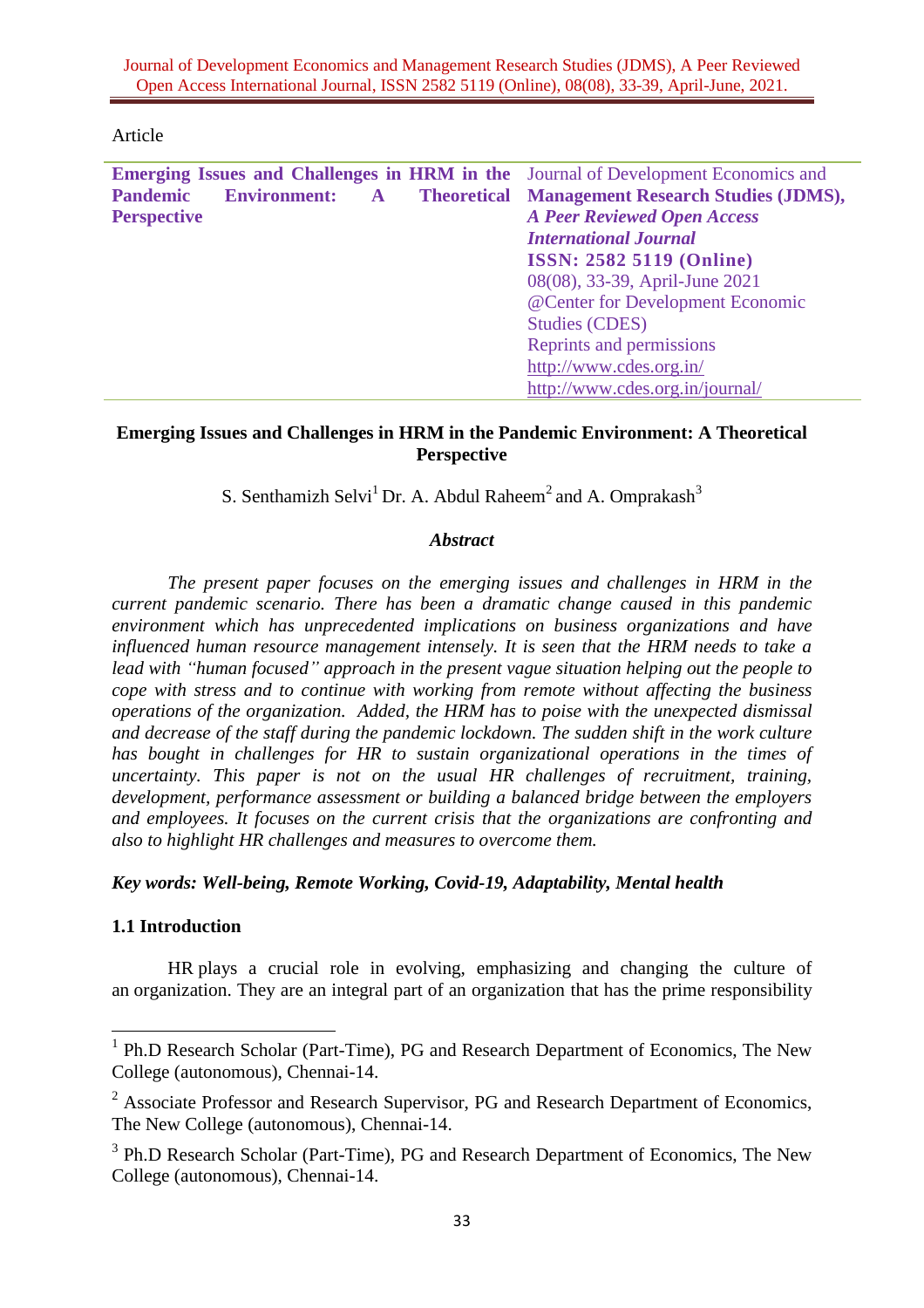of safeguarding and uplifting the employee-centric needs in parallel to the management expectations. They ensure smooth workflow and see to it that everyone in the organization stays updated with the organization's policies and requirements. The sudden shift in the paradigm of work culture at present has its own implications on employee health and wellbeing through stress anxiety and various other mental issues. The sudden outbreak of COVID-19 has brought all these issues upfront which really need to be addressed and overcome. Organisations need to zero in on building and fortifying correspondence, trust and straightforwardness related to the COVID pandemic to reestablish profitability and convey on representative experience. In the real office environment, there was a possibility to understand the pulse and sensitivity of the issues to tackle immediately, but now employees going remote have led to various complexities in the organizational system.

#### **1.2 Problem Diagnosis**

Organizations have to undergo numerous adjustments to initiate new business plans and the ways to tackle the impact of POST-COVID-19. The employees might struggle with feelings of uncertainty and isolation more and more with the days passing on. With social distancing being implemented and practiced, it is very hard to have strict and standard methods of process and policies leading to a new challenge for HR professionals to handle. The employees may battle with sensations of vulnerability and confinement increasingly more with the days passing on. With social removing being executed and polished, it is difficult to have severe and standard techniques for cycle and approaches prompting another test for HR experts to deal with. Even in case of the organizations, where work from home is being practiced have its own problematic issues posed by employees and the employers. As far off telecommuting fortifies, HRM needs to manage with the pressure of their representatives related with the expulsion limits among work and family [1].

The broad overview in European nations approves that far off working isn't valued for all representatives, and group execution even drops when colleagues work distantly, particularly when they work over 8 hours out of every week [2]. Work and private life blend during far off telecommuting can be the center test HRM is confronting. Against this unique circumstance, the HR will be the help of any association and they should be taken care of with most extreme consideration and determination in this POST-COVID circumstance. They need to connect with and train representatives like never before to get them through this difficult period. Along these lines, the part of Change Agents - the HR Professionals gets significant in this situation. Above all, it is expected that the transformation must revolve mostly around Human aspect of this global pandemic justifying the health and well-being of the workers to be a major concern.

#### **1.3 HRM Challenges and Opportunities: A Theoretical Review**

Current situation of pandemic has forced the researchers to conduct various studies and reviews over the issue and impact of the COVID-19 on HRM Policies and Practices. Swelling unemployment due to recession is an added pressure on people. The International Labor Organization assesses that 195 million everyday specialists will lose their positions overall this year [3]. The COVID-19 pandemic has made erratic feelings of dread which is influencing the emotional well-being of numerous individuals around the planet. As appropriately commented, the workers need to master new abilities that will build their employability in the computerized space [4]. In this respect, HR administrators should plan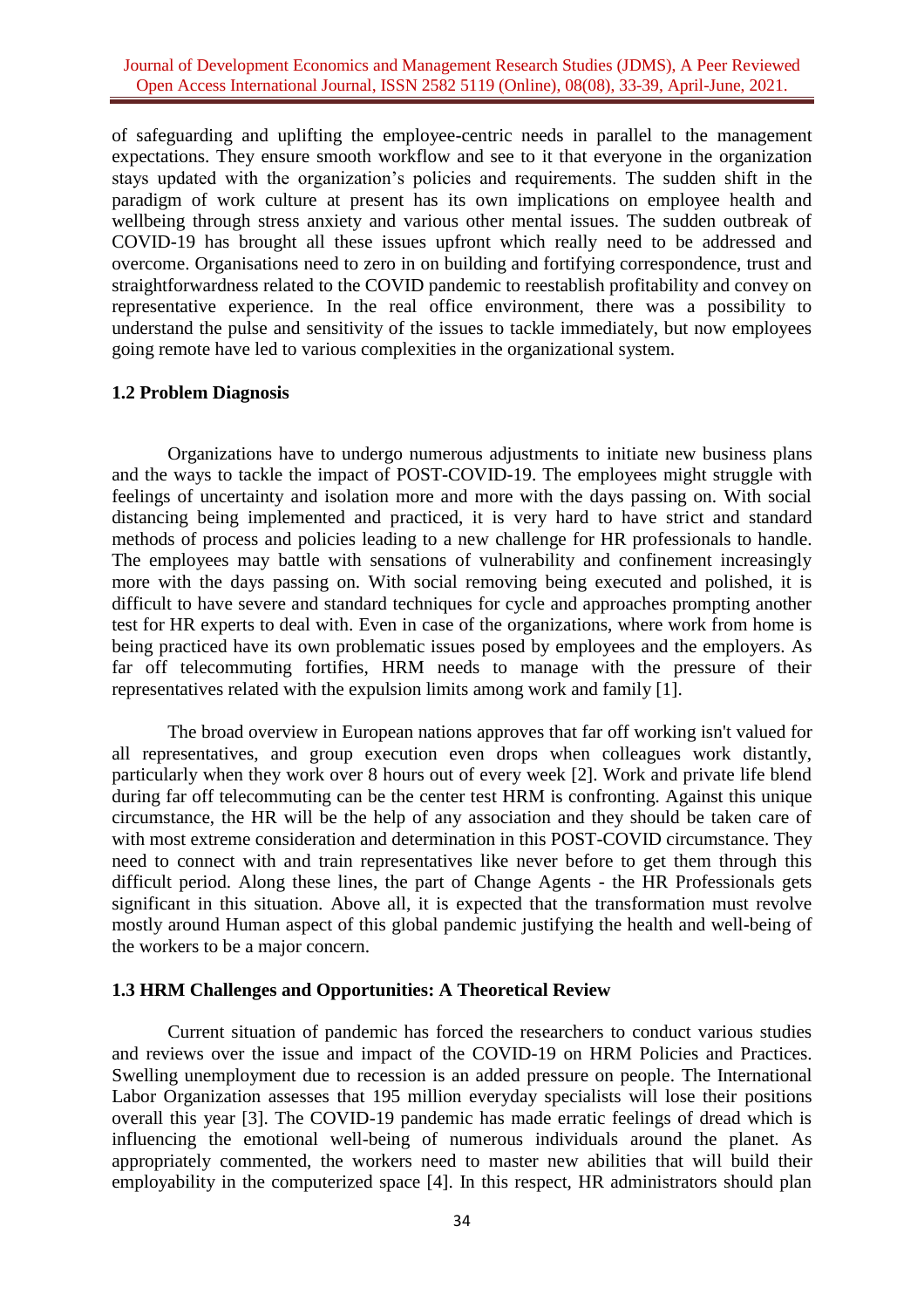unequivocal and expand procedures encouraging representatives to utilize advanced& imaginative innovations just as update their computerized abilities [5].

As of recent, it has created overwhelming demand for professional HRs to work out with alterations and adaptability of the workforce. HRM has a significant part in serving representatives to beat the issues brought by the unexpected changes in the working environment just as in the general public [6]. It is been contended that organizations need to get ready for additional progressions and choppiness times. They ought to receive innovations that are stage based and create novel plans of action taking an action to virtual work.A new report directed in Georgia through master interviews show that HRM ought to think about approaches to grow new arrangements for half breed working models as a reaction to the current pandemic emergency. Representatives and associations are acclimating to the common sense to accomplish results. Thus, solidarity, fellowship, joint effort, and participation are fundamental to make due in this evolving climate [7]. Apart from these, lifetime learning and developing talents is still imperative, and also online training sessions can be immensely useful [8].

The HR experts have a streamlining and steady job in this upset; however they likewise take responsibility to hold the workers by updating their abilities and capacities (Parry and Battista, 2019). Not just rescaling or up skilling of the labor force is fundamental; however flexibility ought to be similarly focused on inside an organization's technique [9]. The examination led at Microsoft found that the premier troubles during the pandemic were business progression, representative prosperity, and client direction [10]. Directors are attempting to decrease conceivable inconvenient impacts of telecommuting to help the specialists in setting needs. Also, distant working makes hard to manage and screen representative's work. The prospective solution administrators have discovered utilizing on the web dashboards, and advanced information for assessing outstanding burden and execution.

The COVID-19 pandemic has involved wellbeing and security issues to all important focal point and has put a consideration on the job of the HRM work in taking care of the wellbeing and security of the worldwide workforce. Less socialization during the pandemic has suggestions on the workers' emotional well-being. Consequently, HR experts need to react to this challenge by organizing virtual meetings or online relationships to sustain the stimulus and efficiency of workers. Organizations should provide support practices such as webinars on resilience, tutorials on mindfulness, employee assistance programs, and virtual counseling services to help in alleviating stress, In order to form a culture of flexibility, an organization should aid creativity and agility without aofficial policy guide, and taking into consideration the individual needs of respective employee. Flexibility means a happier and productive workforce [11]. Therefore, HRM Strategy should step forward to help the organizations in developing the employee skills and maintaining the well-being of employees.

However, as the current pandemic keeps on making, the potential for strife between the work and family areas might be more prominent than at any other time. Without a doubt, notwithstanding dealing with the expanded pressure coming about because of the changeover to far off working, representatives need to adapt to expanded childcare worries with the inescapable suspension of schools and youngster care offices, and make due with nonstop caution over the wellbeing, security of loved ones. These recently maturing requests have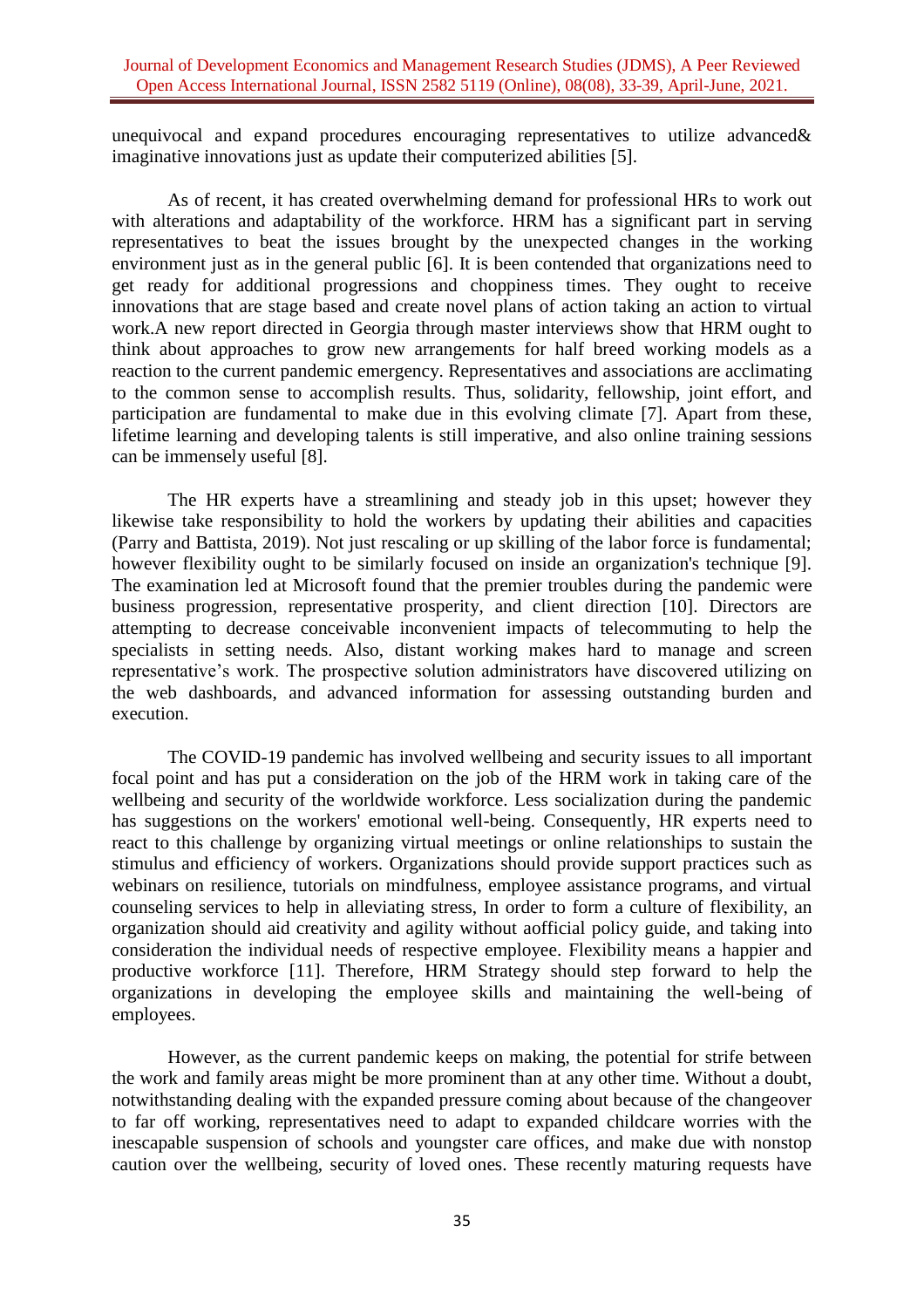additionally mutilated work and family jobs, in this manner making it more tricky than any other time to hold satisfactory work-family job limits

#### **1.4 Impact of COVID-19 on HR Practices and Workforce**

The effect of COVID-19 on wellbeing, economies, and markets has over overwhelmed with tremendous complexities in different measurements. The observable effect is knowledgeable about the associations and the idea of working environments. The organizations are striving maximum to run their shows in spite of lockdown restrictions. The pandemic environment has amplified the importance on the human connect side of the HR capacities launch to give correspondence on wellbeing conventions, cleanliness rehearses, crisis numbers, rundown of emergency clinics, rules for isolating, etc. Many organisations went a step ahead to help their employees in handling stress by setting up virtual counseling sessions for employee wellbeing and motivation. There has been a significant change in the nature of performing the job, so called "Work from Home" (WFH), completely redefining the role of HR. Standard participation and leave approaches will presently don't work and associations should keep a more serious level of trust in the respectability and responsibility of representatives working distantly. Emphatically in specific cases, having the option to WFH may instruct individuals to adjust proficient and private matters better. For other people, telecommuting unexpectedly is in a real sense encountering position unsteadiness, monetary frailty, and agonizing over there and their friends and family wellbeing and security. At last, social confinement just as vulnerability about their wellbeing, position, and future will negatively affect their emotional wellness.

A study directed with 800 worldwide HR heads in March 2020 discovered that 88% of associations had either urged or expected representatives to WFH during the COVID19 emergency. This process of WFH possibly would have created a drastic impact on the lifestyle of the people leading to increased working hours and also work continue over a lengthy period, and also increased work-life conflict especially for women employees. COVID-19 disaster has relocated collaborative work into the virtual domain. Huge portion of the general public presently find themselves depending altogether on virtual correspondence media to finish community undertakings. Ample opportunity has already past to eliminate all flaws and understand the require for fortifying the virtual stage to work for what's to come. The Economist has properly expressed that simply monetary emergency in 2007–2009 featured the job of skilled Chief Financial Officers (CFOs); the COVID-19 pandemic is underscoring the job of Chief Human Resource Officers (CHROs). Consequently, the activities need to go far to fortify workers' trust for the association and improve their impressions dependent on how the HR experts respond or react notwithstanding emergency and vulnerability [12]. The HR branch of each association needs to take a lead in encouraging, overseeing concerns and fears of their representatives.

### **1.5 The way forward to HR Professionals**

With the current disorder in the industry, conventional ways of working has turned out to be completely outdated. It is essential for HR to renovate the policies and processes in accordance with so called new normal [13]. The entire employee journey has to be planned to encounter new challenge in the virtual atmosphere. This includes amendment of recruitment practices, rewards and recognition policies, engagement initiatives, exit processes, and so on. The requirement for distant working has massively expanded the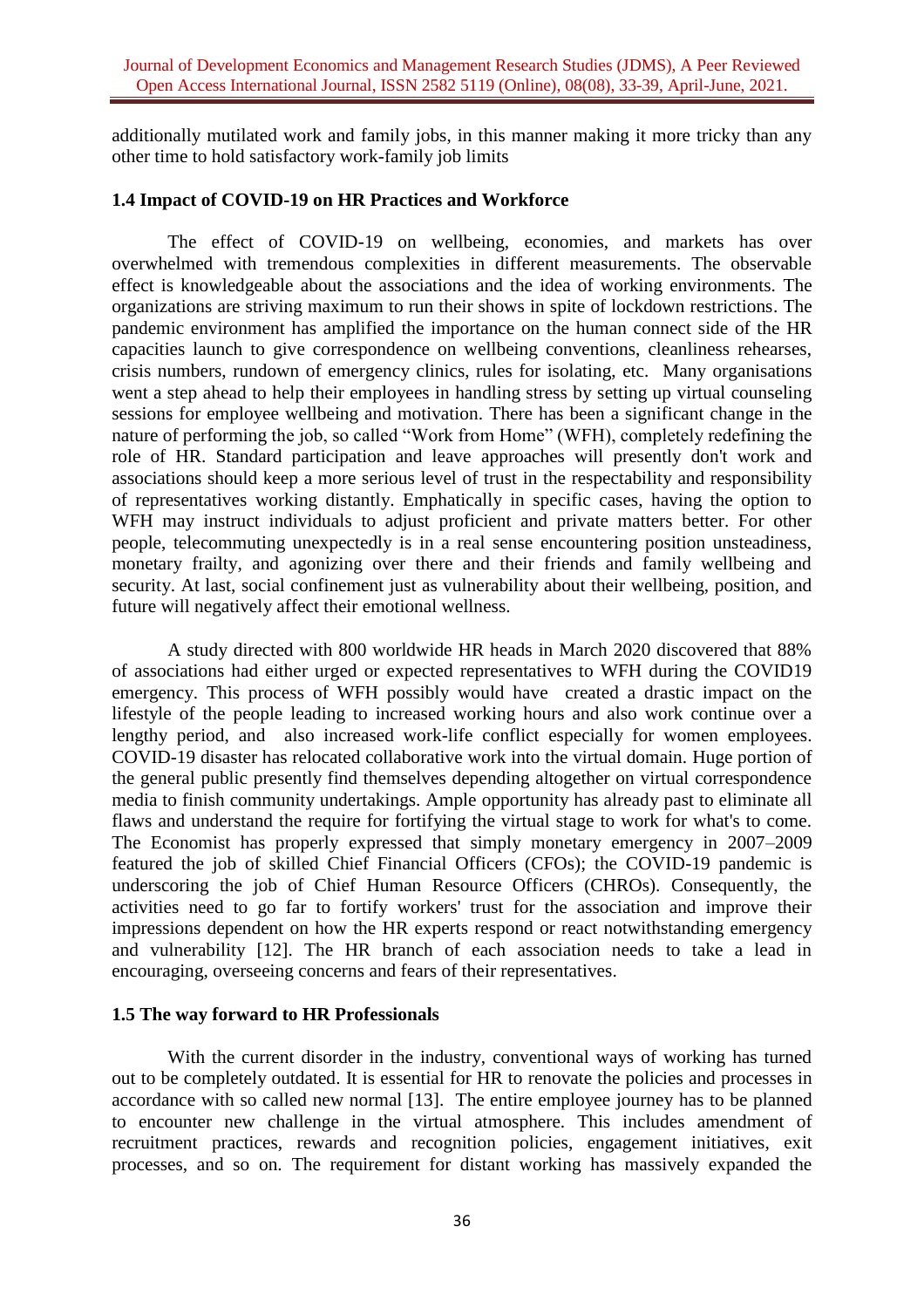interest for mechanization and joint effort devices and move to distributed computing. It is vital to keep employees motivated and stimulatedto face the uncertain future.



# **Table1: Changing Perspectives of HRM Practices**

**Counseling and Mental health stabilization** – Effective and Continuous counseling sessions and informal virtual meetings can help the employees to offload their isolation, anxiety, fears. HR Executives must have a two-way dialogue with employees. HR professionals will need to put more emphasis on the mental health and total wellness of the employees. Comprehensive and Holistic package of benefits are a mutual way of acquainting with wellness to an organization. These benefits refer to all aspects of well-being such as mental health, financial security etc. While these plans will vary in offerings in different organization, but the basic idea being is to provide employees welfare benefits to maintain their well-being.

**Sense employees' need and support** – Employees to be considered for their unique value and their contribution to the welfare of the organization. HR professionals need to recognize this aspect by providing required inputs and support through regular conversations between managers and employees. Specific Individual performance variables such as work characteristics, fulfillment, and commitment should also be considered (Van der Lippe& Lippényi, 2019). Further, HR need to sensitize his employees on various issues arising out of COVID-19 pandemic, like job security, alternative work models, impact to staffing, and combat tensions in the workplace.

**Strengthening Organizational values** – Creating a flexible strategic plan to boost on and maintain equilibrium on the feelings of psychological safety of the employees. The organizations essentially can keep open options regarding work and also provide opportunity to voice out the experiences of the employees.

**Recognizing Employee efforts & providing space for improvements** - COVID-19 has engendered significant interruption and depression to employees and hence the HR professionals should recognize their initiatives and efforts. Recognition can take forms other than monetary rewards such as open acknowledgment, mark of appreciation, development opportunities and low-cost perks to motivate them. This reinforces the organization's commitment to the long-term success of the employee. HR managers also can emphasize the need and provide opportunities for process improvements or incremental innovation. One way employers can show their appreciation is through upgrading the learning and development initiatives.

**Educating and training the workforce** - Educating and training the workforce with the precisefacts and information on COVID-19 such as safety tips and nutrition information which are so crucial and supposed to be the pertinent task of HR Professionals. The HR is accountable to convey appropriate measures taken by the organization during this situation. HR can create interesting posts about escalating happenings and topics around this issue and upload on related websites.

**Framing New Age Guidelines** – It is essential to have business continuity plan to deal with such constraints of POST COVID-19 for which organizations basically to have system, procedure and policy in place. Organizations need to review policies based on workplace flexibility, remote working & contractual staffing. And also, should review and clarify polices around pay and benefits.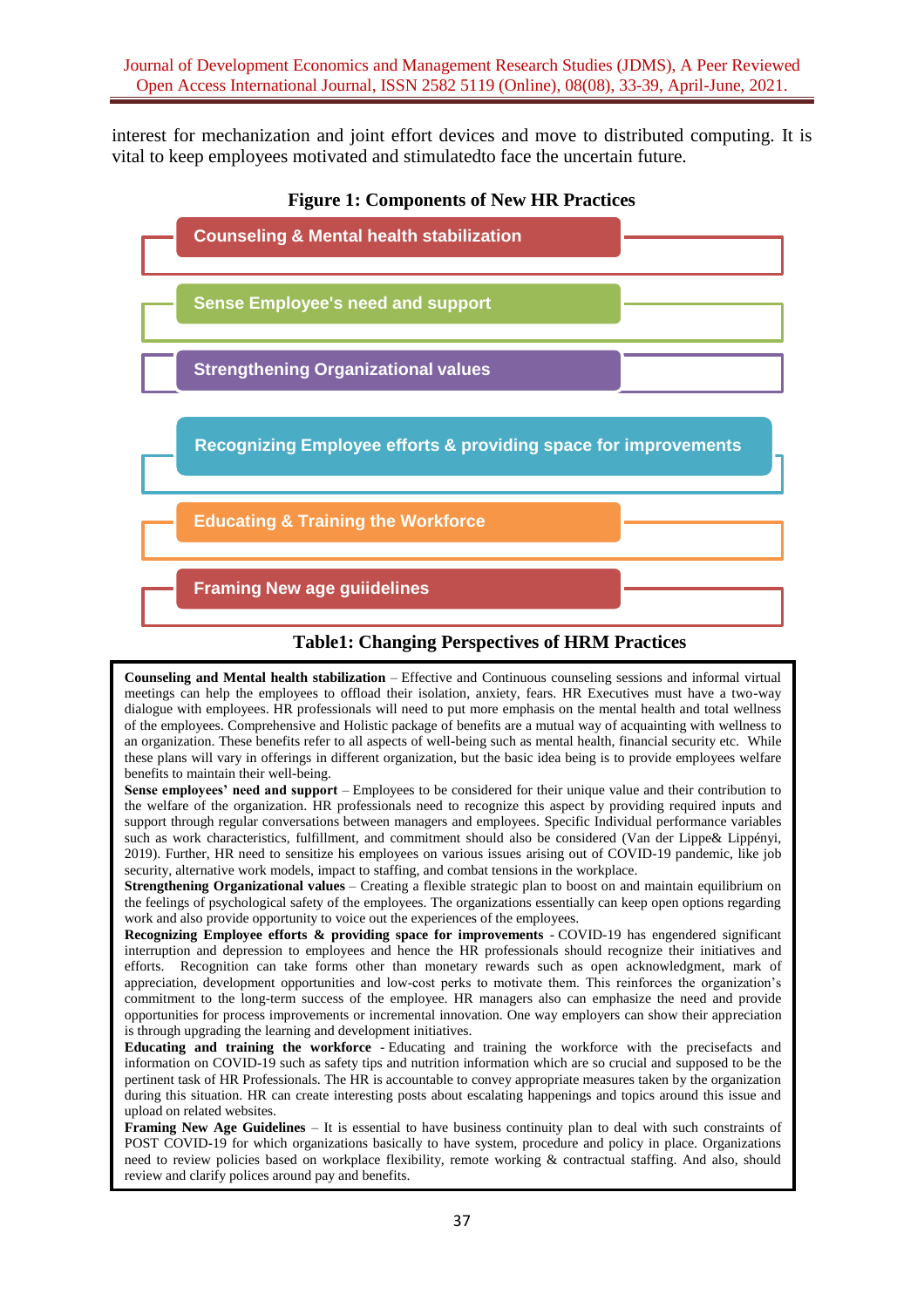## **1.6 Conclusion**

In contrast to other fiasco, the infection doesn't hit once and disappear, yet has left with vulnerabilities and basic speculation towards what's to come. The associations and workers have been authorized to change their operational schedules basically in the blink of an eye bringing about remarkable requests on administrators to settle on choices in extremely unsure conditions. In spite of the fact that the drawn out ramifications of COVID-19 are at present obscure and flighty, however the danger of future wellbeing emergency of this broad nature is practically ensured. Subsequently, our concentration and activity should reexamine past limits, continue by adding to our methodology and executing the correct strides to guarantee the endurance of the association, representative change and prosperity over the long haul. This emergency won't end at any point in the near future, there's nothing left but to change and adjust the way we live and the manner in which the association proceeds.

# **References**

- 1. Giurge, L. M., & Bohns, V. K. (2020). Harvard Business Review. Retrieved July 30, 2020, from 3 Tips to Avoid WFH Burnout: [https://hbr.org/2020/04/3-tips-to-avoid-wfh](https://hbr.org/2020/04/3-tips-to-avoid-wfh-burnout)[burnout](https://hbr.org/2020/04/3-tips-to-avoid-wfh-burnout)
- 2. Van der Lippe, T., & Lippényi, Z. (2019), Co‐Workers Working from Home and Individual and Team Performance. New Technology, Work and Employment, 35(1), 60-79.
- 3. International Labour Organisation (2020), COVID-19 Causes Devastating Losses in Working Hours & Employment.
- 4. Sheppard, B. (2020). A Guide to Thriving in the POST-COVID-19 Workplace, World Economic Forum: [https://www.weforum.org/agenda/2020/05/workers-thrive-covid-19](https://www.weforum.org/agenda/2020/05/workers-thrive-covid-19-skills/) [skills/](https://www.weforum.org/agenda/2020/05/workers-thrive-covid-19-skills/)
- 5. Parry, E., & Battista, V. (2019). The Impact of Emerging Technologies on Work: A Review of the Evidence and Implications for the Human Resource Function, Emerald Open Research, 1(5).
- 6. Carnevale, J. B., &Hatak, I. (2020). Employee Adjustment and Well-Being in the Era of COVID-19: Implications for Human Resource Management. Journal of Business Research (116), 183-187.
- 7. IzaGigauri (2020), Influence of Covid-19 Crisis on Human Resource Management and Companies' Response: The Expert Study DOI: 10.18775/ijmsba.1849-5664- 5419.2014.66.1002
- 8. Narayandas, D., Hebbar, V., &Liangliang, L. (2020), Lessons from Chinese Companies' Response to Covid-19, Harvard Business Review: <https://hbr.org/2020/06/lessons-from-chinese-companies-response-to-covid-19>
- 9. Kirby, S. (2020), 5 ways COVID-19 has changed Workforce Management, World Economic Forum
- 10. Singer-Velush, N., Sherman, K., & Anderson, E. (2020, July 15). Microsoft Analyzed Data On Its Newly Remote Workforce, Harvard Business Review: [https://hbr.org/2020/07/microsoft-analyzed-data-on-its-newly-remote-workforce.](https://hbr.org/2020/07/microsoft-analyzed-data-on-its-newly-remote-workforce)
- 11. Donovan, A. (2019). What PwC Learned from Its Policy of Flexible Work for everyone, Harvard Business Review: [https://hbr.org/2019/01/what-pwc-learned-from](https://hbr.org/2019/01/what-pwc-learned-from-its-policy-of-flexible-work-for-everyone)[its-policy-of-flexible-work-for-everyone](https://hbr.org/2019/01/what-pwc-learned-from-its-policy-of-flexible-work-for-everyone)